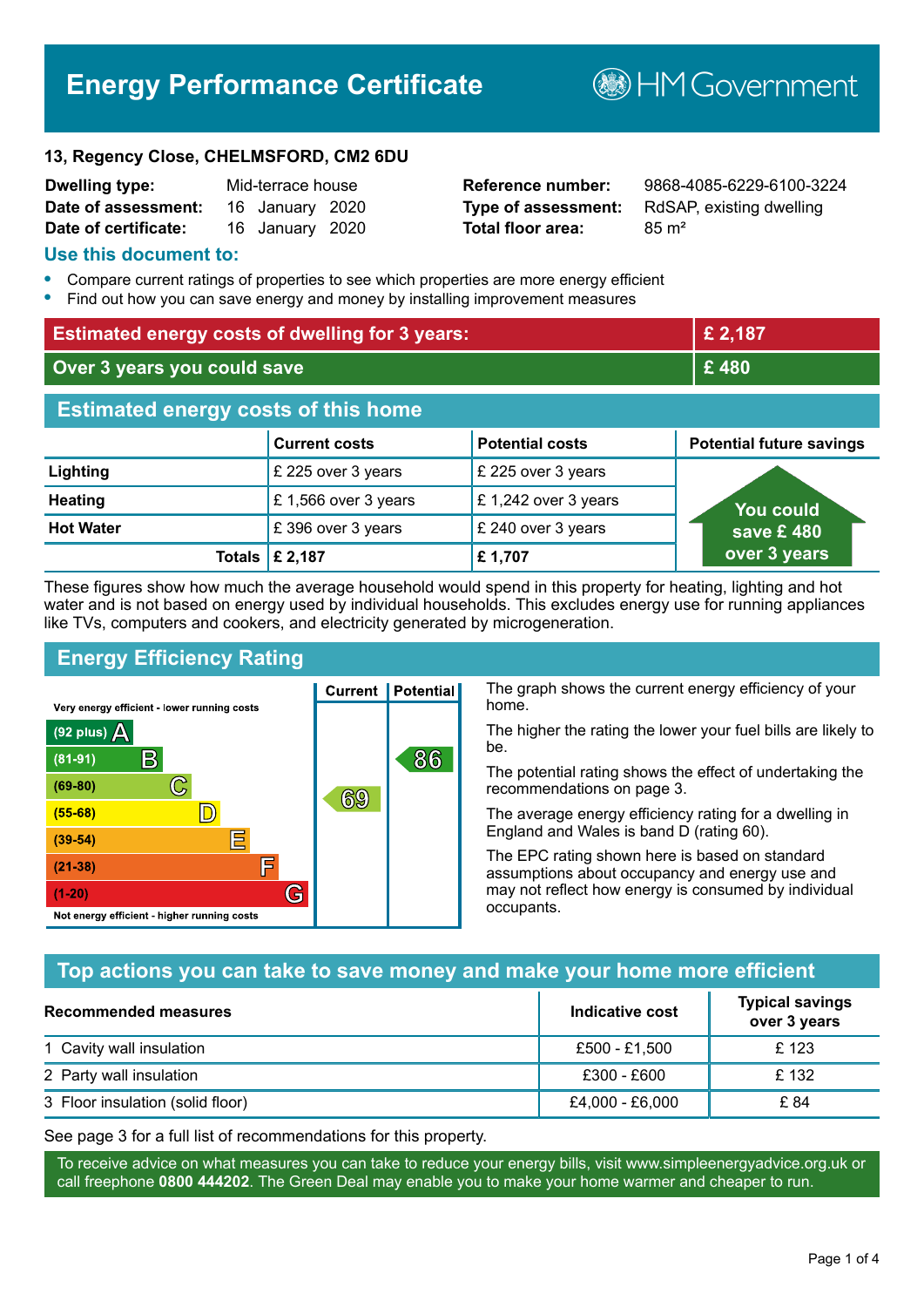**Energy Performance Certificate**

#### **Summary of this home's energy performance related features**

| <b>Element</b>        | <b>Description</b>                                  | <b>Energy Efficiency</b> |
|-----------------------|-----------------------------------------------------|--------------------------|
| Walls                 | Cavity wall, as built, partial insulation (assumed) | ★★★☆☆                    |
|                       | Solid brick, as built, partial insulation (assumed) | ★★★☆☆                    |
| Roof                  | Pitched, 100 mm loft insulation                     | ★★★☆☆                    |
| Floor                 | Solid, no insulation (assumed)                      |                          |
|                       | To unheated space, no insulation (assumed)          |                          |
| Windows               | Fully double glazed                                 | ★★★★☆                    |
| Main heating          | Boiler and radiators, mains gas                     | ★★★★☆                    |
| Main heating controls | Programmer and room thermostat                      | ★★★☆☆                    |
| Secondary heating     | None                                                |                          |
| Hot water             | From main system                                    | ★★★★☆                    |
| Lighting              | Low energy lighting in 89% of fixed outlets         | *****                    |

Current primary energy use per square metre of floor area: 214 kWh/m² per year

The assessment does not take into consideration the physical condition of any element. 'Assumed' means that the insulation could not be inspected and an assumption has been made in the methodology based on age and type of construction.

See addendum on the last page relating to items in the table above.

#### **Low and zero carbon energy sources**

Low and zero carbon energy sources are sources of energy that release either very little or no carbon dioxide into the atmosphere when they are used. Installing these sources may help reduce energy bills as well as cutting carbon. There are none provided for this home.

### **Your home's heat demand**

For most homes, the vast majority of energy costs derive from heating the home. Where applicable, this table shows the energy that could be saved in this property by insulating the loft and walls, based on typical energy use (shown within brackets as it is a reduction in energy use).

| <b>Heat demand</b>           | <b>Existing dwelling</b> | Impact of loft<br>insulation | Impact of cavity<br>wall insulation | Impact of solid<br>wall insulation |
|------------------------------|--------------------------|------------------------------|-------------------------------------|------------------------------------|
| Space heating (kWh per year) | 9.305                    | (496)                        | (948)                               | (508)                              |
| Water heating (kWh per year) | 2,825                    |                              |                                     |                                    |

You could receive Renewable Heat Incentive (RHI) payments and help reduce carbon emissions by replacing your existing heating system with one that generates renewable heat, subject to meeting minimum energy efficiency requirements. The estimated energy required for space and water heating will form the basis of the payments. For more information, search for the domestic RHI on the www.gov.uk website.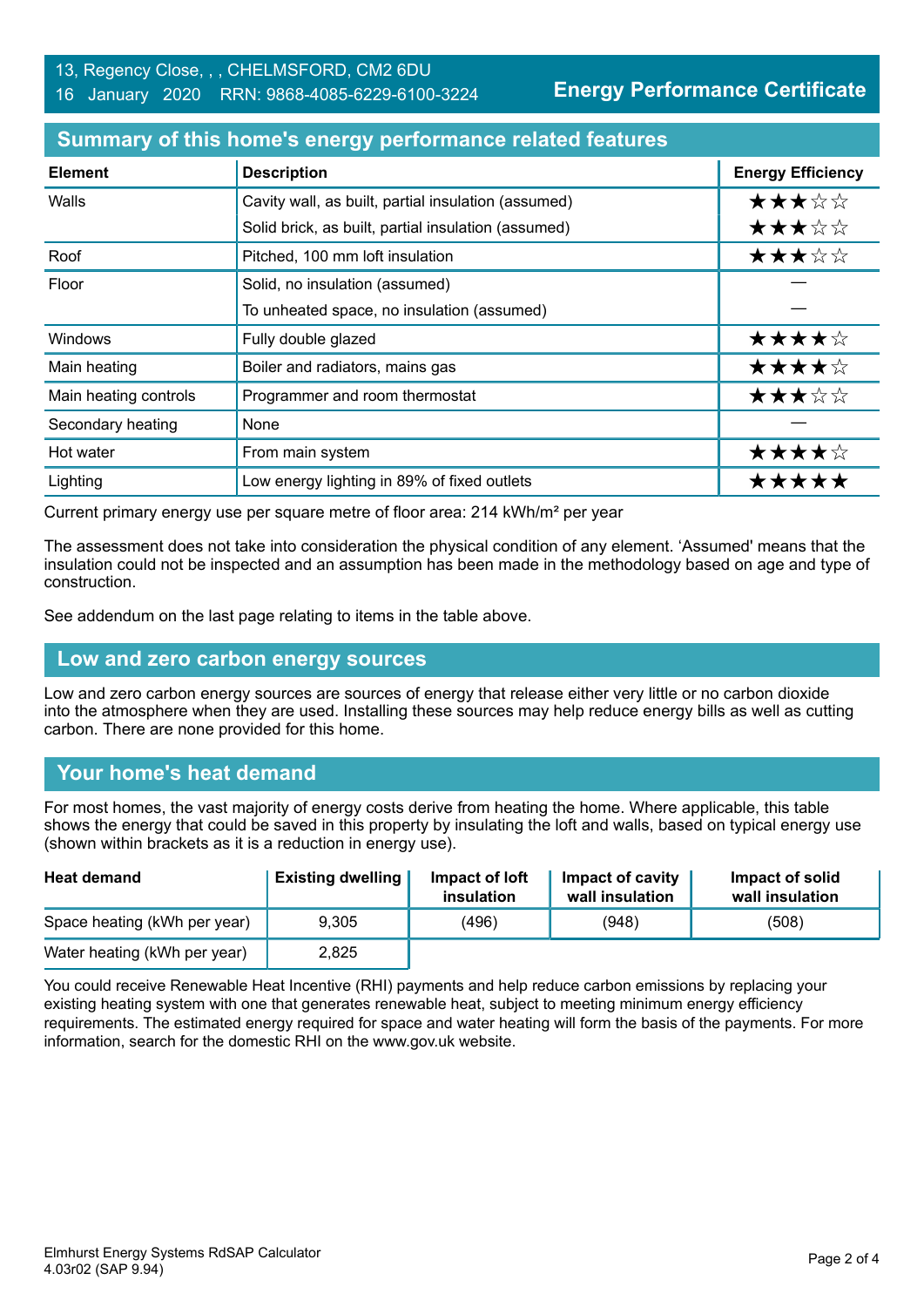#### 13, Regency Close, , , CHELMSFORD, CM2 6DU 16 January 2020 RRN: 9868-4085-6229-6100-3224

#### **Recommendations**

The measures below will improve the energy performance of your dwelling. The performance ratings after improvements listed below are cumulative; that is, they assume the improvements have been installed in the order that they appear in the table. To receive advice on what measures you can take to reduce your energy bills, visit www.simpleenergyadvice.org.uk or call freephone 0800 444202. Before installing measures, you should make sure you have secured the appropriate permissions, where necessary. Such permissions might include permission from your landlord (if you are a tenant) or approval under Building Regulations for certain types of work.

| <b>Recommended measures</b>        | Indicative cost | <b>Typical savings</b><br>per year | <b>Rating after</b><br><b>improvement</b> |
|------------------------------------|-----------------|------------------------------------|-------------------------------------------|
| Cavity wall insulation             | £500 - £1,500   | £41                                | C71                                       |
| Party wall insulation              | £300 - £600     | £44                                | C72                                       |
| Floor insulation (solid floor)     | £4,000 - £6,000 | £ 28                               | C73                                       |
| Solar water heating                | £4,000 - £6,000 | £47                                | C75                                       |
| Solar photovoltaic panels, 2.5 kWp | £3,500 - £5,500 | £ 338                              | <b>B86</b>                                |

### **Financial Support and the Green Deal**

Green Deal Finance allows you to pay for some of the cost of your improvements in instalments under a Green Deal Plan (note that this is a credit agreement, but with instalments being added to the electricity bill for the property). The availability of a Green Deal Plan will depend upon your financial circumstances. There is a limit to how much Green Deal Finance can be used, which is determined by how much energy the improvements are estimated to **save** for a 'typical household'.

You may also be able to obtain support towards repairs or replacements of heating systems and/or basic insulation measures under the ECO scheme, provided that you are in receipt of qualifying benefits or tax credits. To learn more about this scheme and the rules about eligibility, visit www.simpleenergyadvice.org.uk or call freephone **0800 444202** for England and Wales.